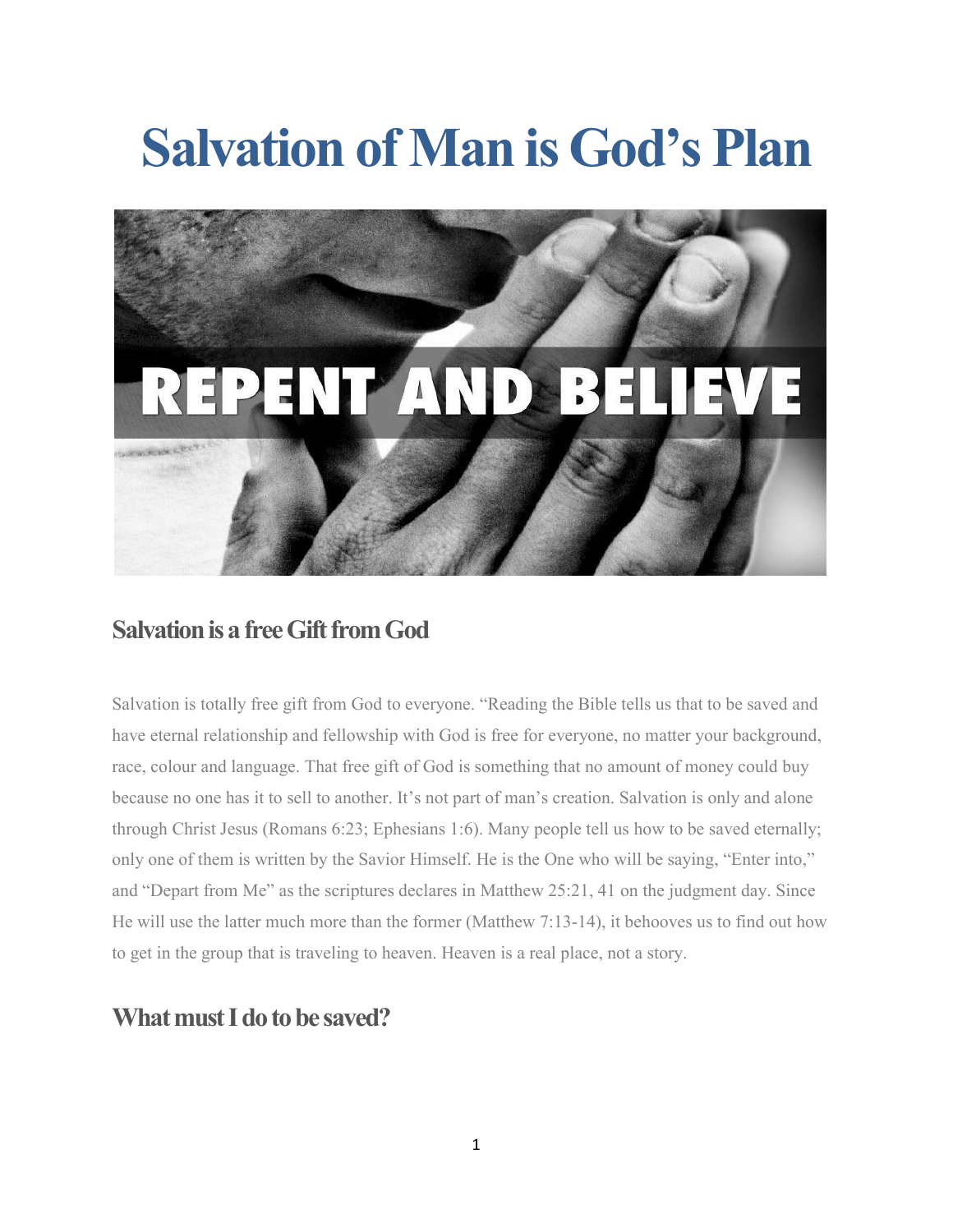We can now ask ourselves this important question, "What must I do to be saved?" What does the Bible, God's Spoken Word tell us about salvation? It says that all people are sinners, this includes you and me, (Romans 3:23) and that all sinners are lost without Christ (Romans 6:23; Isaiah 59:1-2). It says that each of us will one day stand before the judgment seat of Christ (2 Corinthians 5:10). And be judged by Him, who is Christ, the Lord and the Judge of all.

#### **Salvation has two sides**

The Bible presents salvation as having two sides: God's part, and man's part.God, because of His great love for mankind, has done His part by sending Christ Jesus to die for the sins of all men. It's written in the Holy Scriptures that, "God commendeth his love toward us, in that, while we were yet sinners, Christ died for us" (Romans 5:8). God's part is called Grace: "For by grace are ye saved through faith; and that not of yourselves: it is the gift of God" (Ephesians 2:8). The Apostle Paul explains that we cannot save ourselves, and that we must rely totally on God's Grace. No person is ready to be judged on his own goodness or morality (Isaiah 64:6). "Through faith" means that man must also do his part, because no one benefits from a gift until he receives it. Therefore the Gift of Salvation is given and must be received by whosoever believes in Christ Jesus as personal Lord and savior anytime anywhere.

#### **Willyoulike toreceive the freeGiftofGodnow?**

The Bible says believe in the Lord Jesus Christ and you will be saved and your household. Again, if you will confess with your mouth, the Lord Jesus Christ and believe with your heart that God raise him up from the dead you will be saved. For with the heart man believes unto righteousness and with the mouth confession is made into salvation. Romans 10:9-10. Again scriptures say whosoever shall call upon the name of the Lord shall be saved. In first book of John, scripture declares, if we confess your sins, He is faithful and just to forgive us our sins and to cleanse us from all unrighteousness. (1Jonh 1:9). Beloved, why not, right now, humbly pray and call upon the Lord to forgive you all your sins. Jesus is ready to listen and save you from the dominion of sins, from the power of death and from the power of Satan forever.